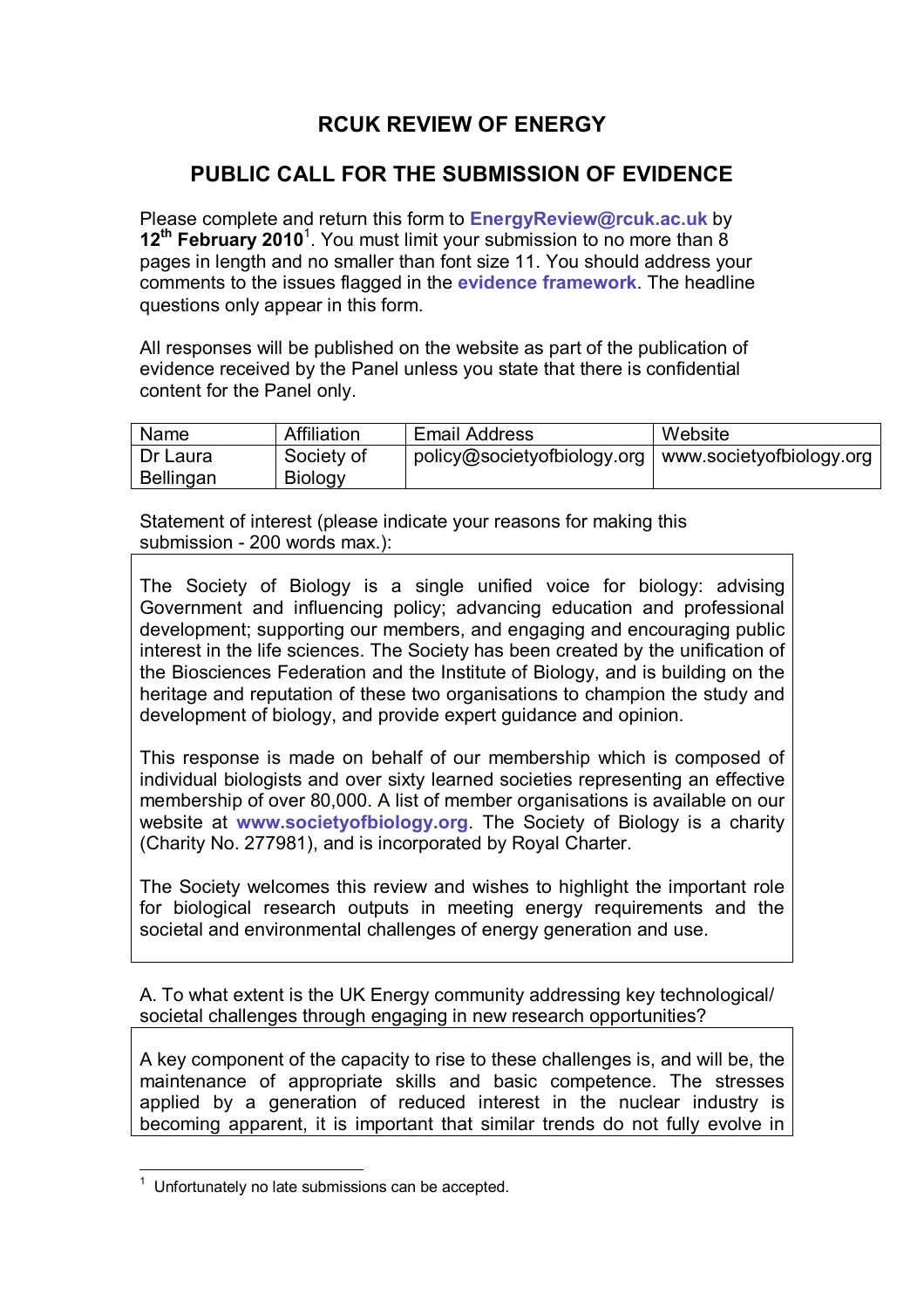areas such as plant breeding and environmental and biodiversity monitoring, which are essential components of development and implementation strategies. Research Councils rightly seek to develop 'cutting edge' science but also have a crucial role in preserving and developing fundamental underpinning skills and those research activities where long-term activity and expertise are less compatible with short-term funding cycles.

The consequences of energy usage, because of its scale and global impact, require long-term monitoring and large-scale research on biological impact. Some of areas were little recognised a few years ago (including atmospheric chemistry, insect microfauna, and marine sediments) and now require fieldbased and lab-based experimentation and passive monitoring.

Applications under Round 3 to Crown Estates already require a huge volume of biodiversity assessments. Monitoring obligations will also need to be fulfilled. These tasks are complex and require trained specialists, i.e. a sustainable supply of well-trained graduates and post-graduates.

The biological research community is actively exploring a range of biofuel options; synthetic photosynthesis; energy generation from non-food crop and crop residue sources of biomass; carbon capture and storage<sup>2</sup> as well as life cycle analysis of the carbon, nitrogen and water footprint of technologies, and environmental impact assessment and prediction for energy generation and use (off-shore and on-shore wind, hydro and wave, new nuclear facilities etc)

The Energy Technology Institute investigates some but not all candidate renewable energy technologies, for example biological energy including marine biomass, biomass for aviation and bio-based material use in transport to reduce energy consumption. BBSRC's Sustainable BioEnergy Centre (BSBEC) which works in these areas has £27m over 5 years for strategic R&D. By comparison the US Department of Energy is funding three bioenergy centres at \$375m and BP is funding the Bio-Energy Institute (EBI) at Berkley with \$500m over 10 years. There is considerable government funding abroad (US, France, China for example) for biofuel demonstration activities but this is deemed a private sector activity in the UK.

B. To what extent is the Energy Programme bringing together disciplines to form a coherent Energy research community?

The concept of a coherent energy research community is vague.

Interdisciplinary research is eclectic by nature. It would be difficult to formulate an overarching framework for activities which draw heavily on creativity and unconventional thinking in bringing disparate activities together. Of the seven themes outlined as covering the remit for this review very few would span more than two of categories 1 to 6. Social, economic and policy

 <sup>2</sup> See *www.iop.org/activity/policy/Events/Seminars/file\_30843.pdf*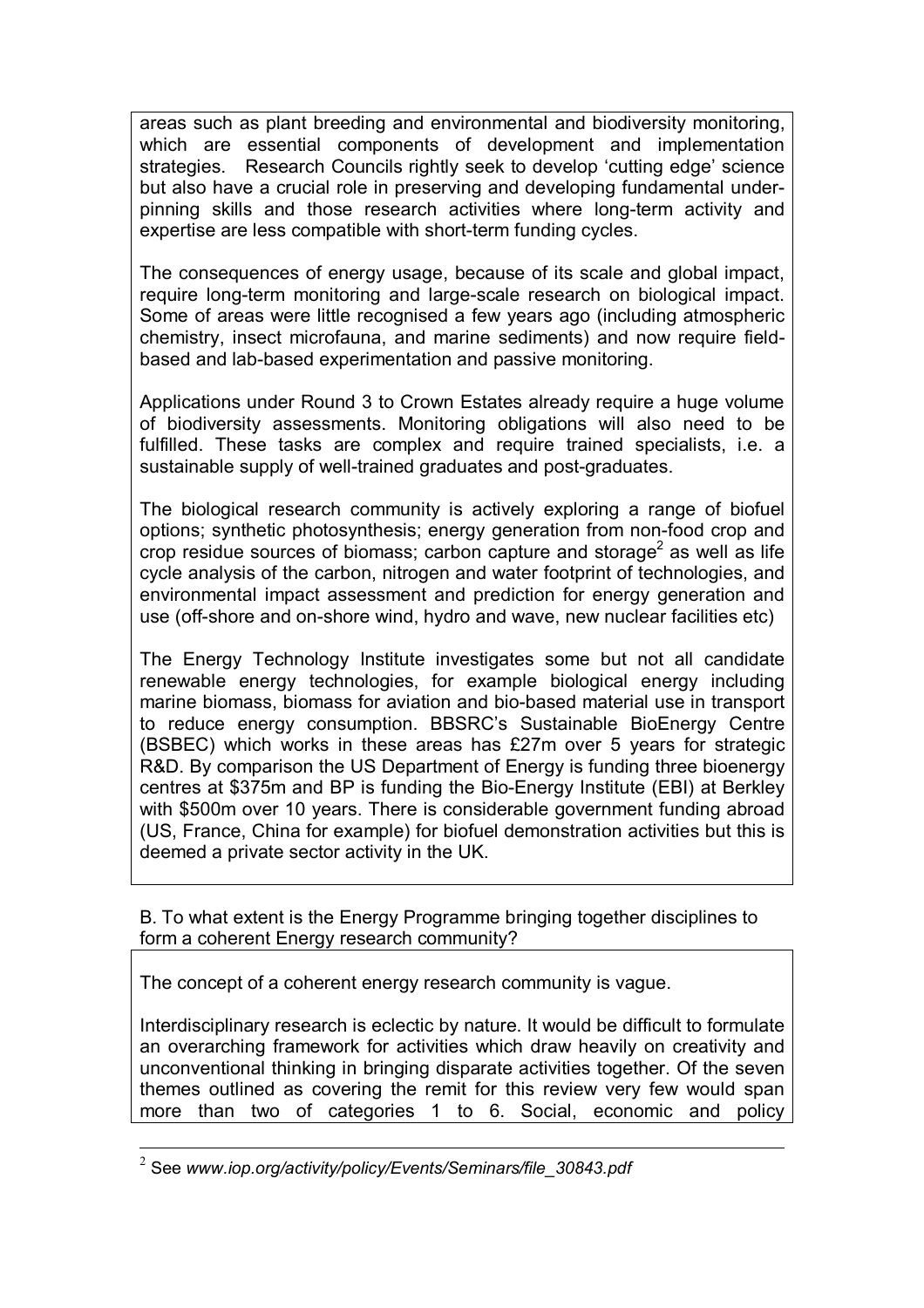considerations (category 7) can have relevance across the board and we see environment and ecosystem considerations as explicitly required within this.

Many of the aspects of an Energy Programme require detailed, underpinning research, which should not be eclipsed by short-term target-focussed research calls. For example, photosynthesis underpins most energy sources (including 'fossil' fuels). A better understanding of the processes involves experimental research spanning physical/electronic, chemical, genetic, genomic and mathematical/systems areas. These can be very fundamental and long term, but are likely to lead to major and novel areas of exploitation, many unforeseen at the time of investigation or discovery of new principles.

Research council support of interdisciplinary research generally, and the development of cross-council activities are welcome. It is to be hoped that developments under the Research Excellence Framework (REF) will support interdisciplinary research.

The BSBEC and the Integrated Biorefineries Technologies Club (IBTI) have instigated many new multi-disciplinary efforts and SUPERGEN (Bioenergy) uses EPSRC funding to achieve wide coverage in academia and business and address deployment of R&D outputs.

C. What is the level of knowledge exchange between the research base and industry/policy makers that is of benefit to both sides?

Even within the Department for Environment, Food and Rural Affairs (Defra) there are a multiplicity of policy divisions covering, for example, water. There is a considerable challenge in terms knowledge sharing but the use of UKlevel information management systems has the potential to support this to the benefit of activities such as NERC Knowledge Exchange and issues such as the Beauly to Denny power transmission scheme.

It has been commented that one consequence of full economic costing (FEC) is that the higher costs to business dissuade them from funding packages with the kind of broad research scope which is attractive to universities.

Closer collaboration between policy makers and active researchers would be welcome in helping to formulate more precise statements. In terms of industry, a greater presence of industry researchers at academic conferences and lectures would be welcomed along with a greater willingness to engage. The twin challenges of the need to respect confidentiality and the fear of criticism are seen as active here but could be overcome.

Civil servants and policy advisers should attend conferences to maintain and expand links with the academic research community. We would like to see encouragement of this, allowing high-level but straightforward engagement with the best researchers, as part of continuing professional development which would benefit policy advice. Departmental Chief Scientists should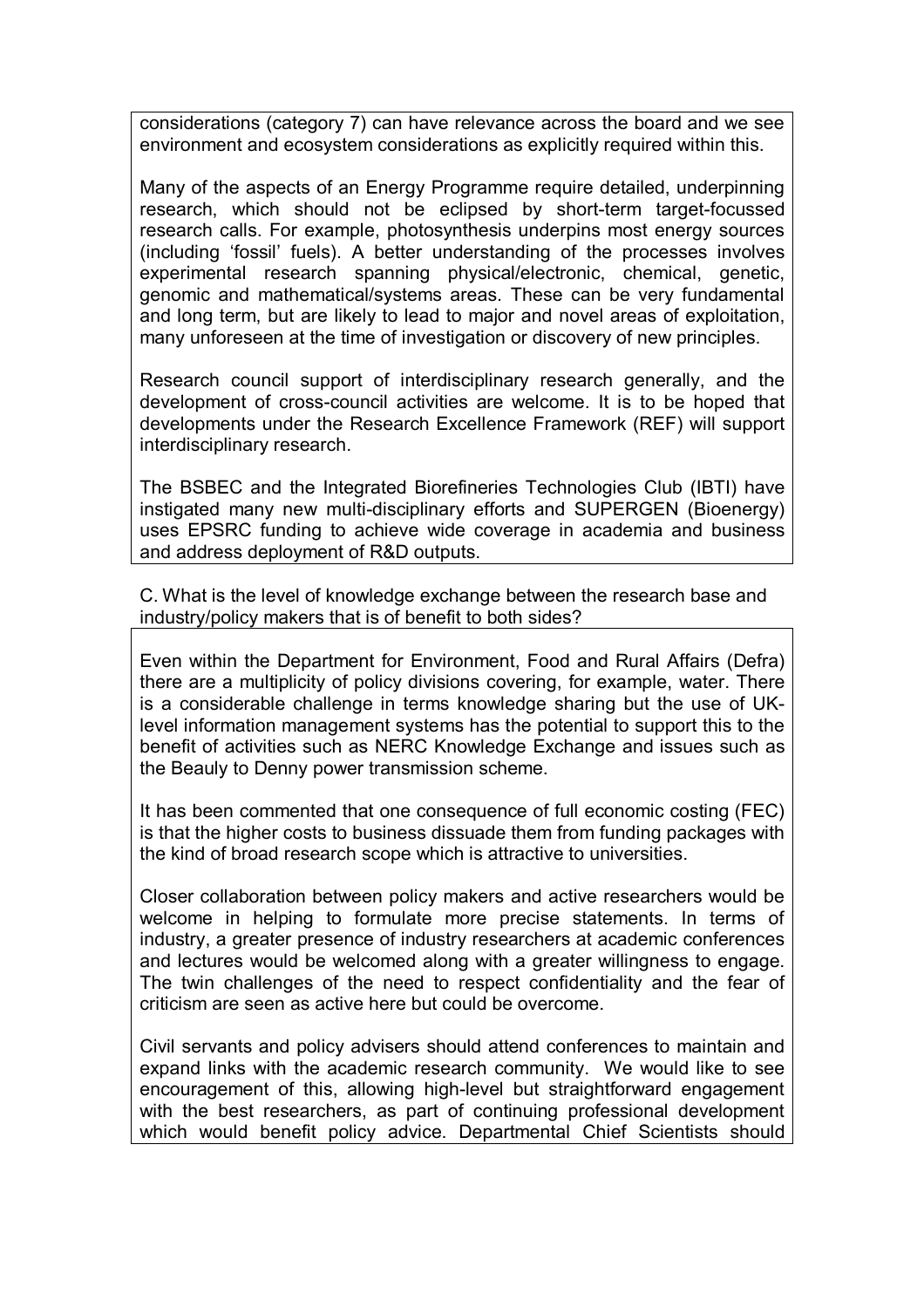actively support the process in their role as leaders for the profession. Some mechanisms to enable these activities exist through levy and other schemes<sup>3</sup> and best practice in this area should be considered as a model for further initiatives.

Activities of the Technology Strategy Board (TSB) and Knowledge Transfer Networks (KTNs) are helping to establish better business-to-academia strategic contact, with KTNs in some cases acting as external liaisons between academia (often RCs) and industry. Different handling of intellectual property (IP) rights by different publicly-funded organisations will alter these relationships and the perceived incentives.

D. To what extent is the UK Energy research activity focussed to benefit the UK economy and global competitiveness?

In general a global focus is natural to the academic community which draws upon and contributes to international flows of information. Responding to national needs and issues may also have international or global applications. Investment in national capacity and skills will be important however to maintain an internationally competitive position in development and translation.

E. To what extent is the UK able to attract talented young scientists and engineers into Energy research? Is there evidence that they are being nurtured and supported at every stage of their career?

The UK is internationally regarded as a leading research and technology centre. This is evident in the high numbers of overseas students, postdoctoral researchers and staff who seek positions in the UK.

In collaborations with the US (for example) there is often an apparent disparity of funding, leaving the UK as a less than equal partner in terms of the work which can be carried out. In terms of staff mobility for training and collaboration abroad the Royal Society international travelling fellowships are welcome but make little contribution to lab fees. This means that UK scientists can travel and learn but have few resources.

Many UK Universities have seen large expansions in masters students from the UK, EU and overseas. Their needs, numbers, and employability show the high value seen of these courses, although there is some concern about costs (of courses and of subsistence) and visas in an international marketplace. The courses and their future development are best fostered by well-resourced laboratories with excellent energy research programmes.

ERA-NET schemes exploit good practice through framework agreements.

<sup>&</sup>lt;sup>3</sup> For example COWRIE and MALSF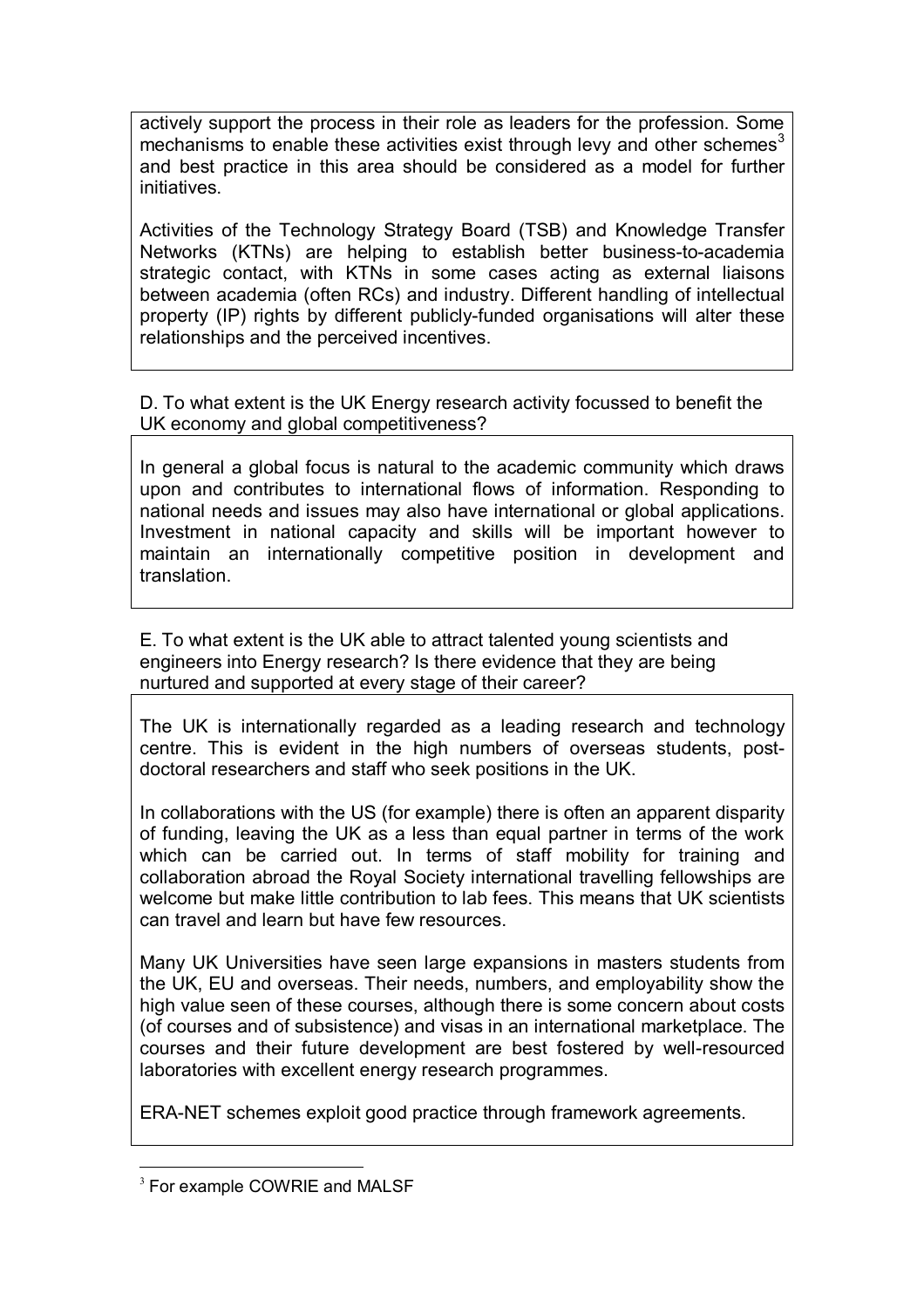There are many challenges that will be associated with rapidly industrialising nations (BRIC, etc) and research opportunities and challenges to minimise the increased carbon footprint and environmental impact this development will have on the global environment. Development and use of technologies designed to mitigate the impact of energy in all countries (e.g. CCS for coal) will provide international linkage opportunities to developing and developed economies.

F. To what extent are UK researchers engaged in "best with best" sciencedriven international interactions?

G. What is the impact on a global scale of the UK Energy research community both in terms of research quality and the profile of researchers?

International benchmarking of UK academic research is now the norm and increasingly evidence of international leadership is sought. UK research fares well generally in international comparisons and this is recognised abroad.

H. What evidence is there to support the existence of a creative and adventurous research base and portfolio?

It is apparent that there is a great deal to be discovered and developed in the biological sciences and this constantly draws creative and inquiring individuals to research. Foresight and horizon scanning schemes are useful in identifying themes and there is a need for an overview to tackle integration and environment issues.

The bottom-up research base in the UK for academic research provides scope for excellent creativity but provides challenges in terms of the kinds of strategic delivery which policy-makers may require. To support and capitalise on the research resource the mechanisms for translation and development need excellent facilitation.

Any other comments

A number of issues also warrant attention in terms of the funding structures and routes to exploitation of research.

The Society believes more must be done to foster understanding of the opportunities from the equity investment and venture capital markets including business angels. Case studies from the US and elsewhere could be used as part of an information provision strategy.